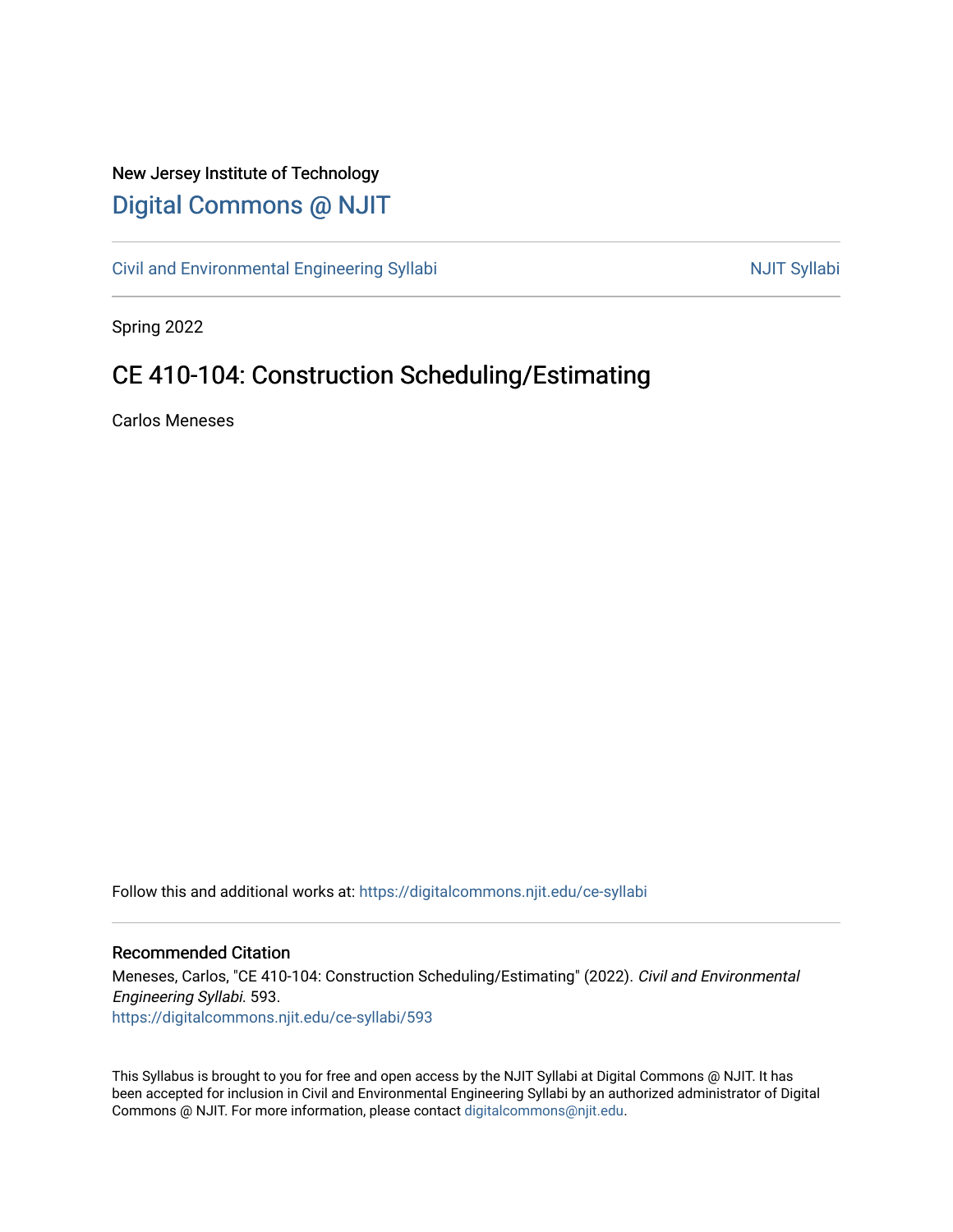#### **New Jersey Institute of Technology Department of Civil and Environmental Engineering CE 410 – Construction Estimating and Scheduling**

#### **Spring 2022**

| Professor:          | Carlos E. Meneses, P.E. |
|---------------------|-------------------------|
| Email:              | $meneses@nji$ t.edu     |
| Mailbox:            | Colton Hall, CE Dept.   |
| <b>Office Hrs.:</b> | <b>TBD</b>              |

#### **Text: Estimating Construction Costs, 6 th Edition**

Authors: Robert L. Peurifoy and Garold D. Oberlender Published by: McGraw Hill, ISBN No. 978-0-07-339801-3

**Prerequisites:** CE 210, Construction Materials and Procedures

**Course Description:** Quantity takeoff, cost estimates and computer scheduling analysis of typical building and heavy construction analyses (Microsoft Project). Studies include construction project organization, contract requirements and management control.

| <b>Week No. /Date</b> | <b>Topics</b>                                                            | <b>Chapters</b>                                                       |
|-----------------------|--------------------------------------------------------------------------|-----------------------------------------------------------------------|
| $1/$ Jan. 20 (Thurs.) | Introduction<br><b>Construction Safety</b><br>Progress Schedule Overview | Chap. 1<br><b>Supplemental Reading</b><br><b>Supplemental Reading</b> |
| $2/$ Jan. 27          | <b>Bid Documents</b><br><b>Estimating Process</b>                        | Chap. 2<br>Chap. 3                                                    |
| $3/$ Feb. 03          | <b>Conceptual Cost Estimating</b><br>Cost of Labor and Equipment         | Chap. 4<br>Chap. 5                                                    |
| $4/$ Feb. $10$        | Handling & Transporting Material<br>Earthwork and Excavation             | Chap. 6<br>Chap. 7                                                    |
| 5/ Feb. 17            | <b>Highway and Pavement</b><br>Foundations                               | Chap. 8<br>Chap. 9                                                    |

## **Course Outline**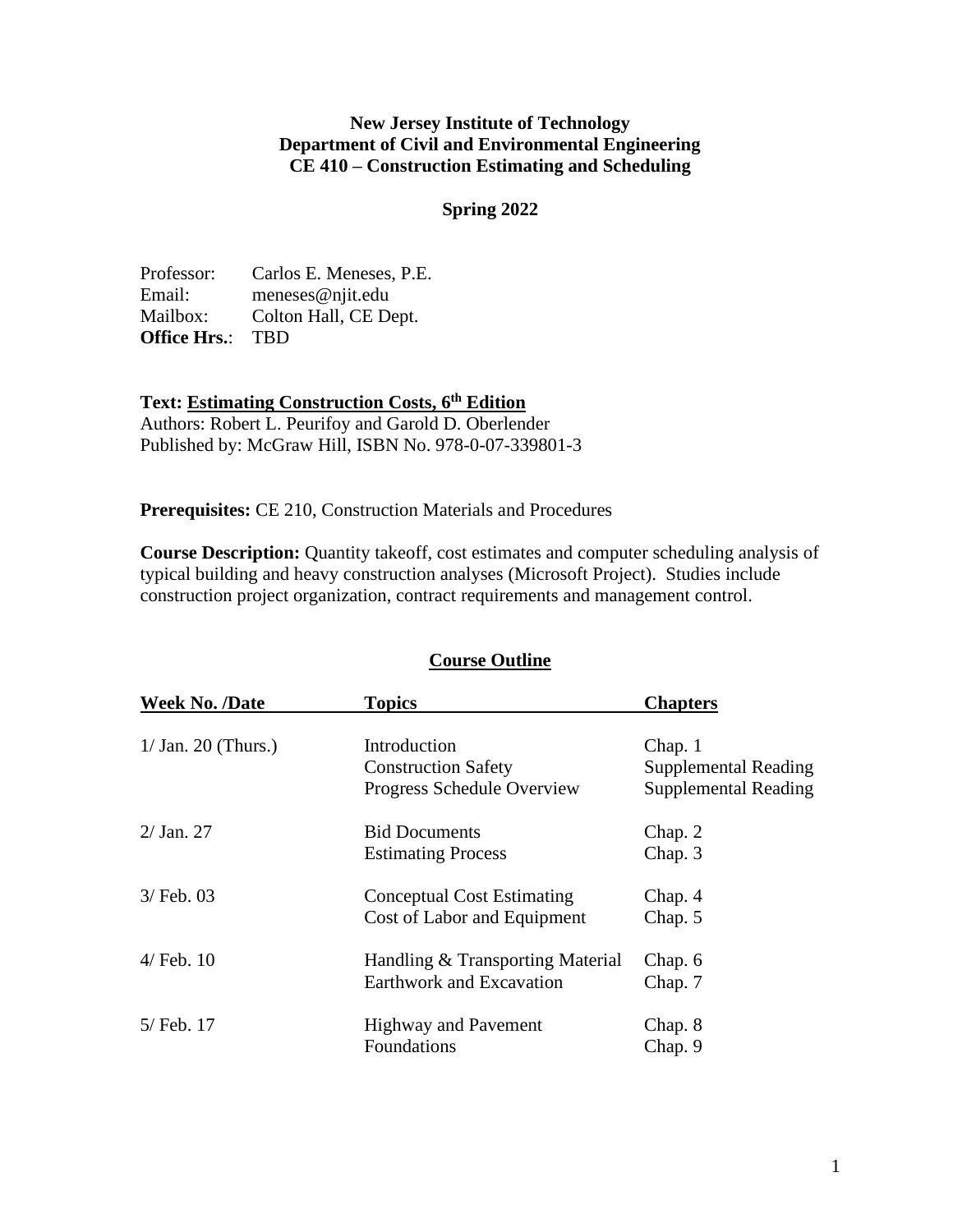| <b>Week No. /Date</b> | <b>Topics</b>                                                                                                    | <b>Chapters</b>                        |  |
|-----------------------|------------------------------------------------------------------------------------------------------------------|----------------------------------------|--|
| $6/$ Feb. 24          | <b>Concrete Structures</b><br>Masonry                                                                            | Chap. $10$<br>Chap. 14                 |  |
| $7/Mar.$ 03           | <b>Computer Estimating</b>                                                                                       | Chap. 22                               |  |
| 8/ Mar. 10            | <b>Midterm Examination</b>                                                                                       |                                        |  |
|                       | <b>Spring Break Mar. 14 to 19</b>                                                                                |                                        |  |
| 9/ Mar. 24            | <b>Types of Progress Schedules</b><br><b>Pre-Bid Conference</b>                                                  | <b>Supplemental Reading</b><br>8:00 PM |  |
| 10/ Mar.31            | <b>Project Control Principles</b><br><b>Critical Path Method</b><br><b>Construction Sequencing</b>               | <b>Supplemental Reading</b>            |  |
| $11/$ Apr. 07         | Plumbing<br><b>Electric Wiring</b><br><b>Preliminary Project Quantity Takeoff Due</b>                            | Chap. 17<br>Chap. 18                   |  |
| $12/$ Apr. 14         | <b>Sewerage Systems</b><br><b>Water Distribution Systems</b><br><b>Preliminary Project Progress Schedule Due</b> | Chap. 19<br>Chap. $20$                 |  |
| 13/ Apr. 21           | <b>Steel Structures</b><br><b>Total Cost of Engineering Projects</b>                                             | Chap. $11$<br>Chap. 21                 |  |
| 14/ Apr. 28           | <b>Final Projects Due-Bid Opening-Apparent Award of Bid</b>                                                      |                                        |  |
| May 4 and 5           | <b>Reading Days</b>                                                                                              |                                        |  |
| 15/ May 12            | <b>Final Examination</b>                                                                                         |                                        |  |